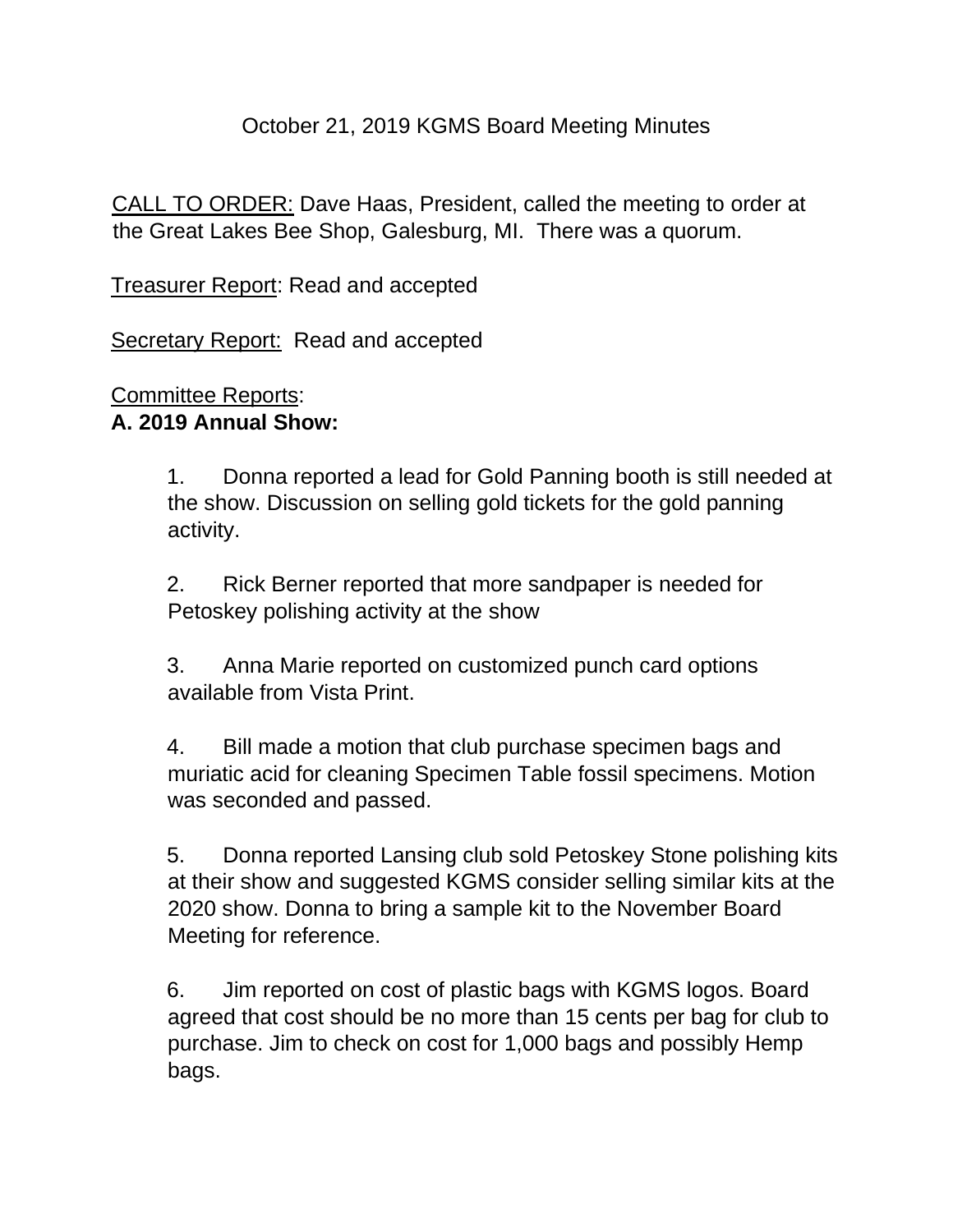## **B. Fieldtrip Committee**

1. Kim reported about 9 people attended Byholt fieldtrip.

2. Kim shared comments from another club who was able to host fieldtrip to LaFarge Quarry in Alpena that it was very difficult to get the rocks on the bus and the need to limit attendees to 12-15 people per trip. Board suggested arranging an trip to Alpena early in the year and working with a local school to rent bus for the trip into the quarry.

3. Kim shared fieldtrip idea with Board members to combine a trip to Thunder Bay, Ontario in with the Red Metal Retreat/Ishpeming swap

#### **C. Kids Area Committee**

1. Donna requested a budget for Junior Rockhound activities and outreach presentation supplies.

## **D. Education Committee**

- 1. Otsego Public Library KGMS presentation on October 10 was a success with 39 adults, 9 children, 48 total in attendance
- 2. Tony, Donna and Bill reported that Spooky Saturday at Kingman Museum was busy.
- 3. Five KGMS members volunteered at the Mason Show, Central Michigan Lapidary and Mineral Society were very thankful for volunteers.
- 4. Bill to send Dr. Voice follow up email on scholarship application

#### **E. Miscellaneous**

1. Dave reported that the Portage Senior Center has offered to let the club use their television for presentations. Discussion on how to get the computer and projector to be compatible to show presentations. There was some concern that the projector was not compatible with new computer software. Dave to go to Best Buy to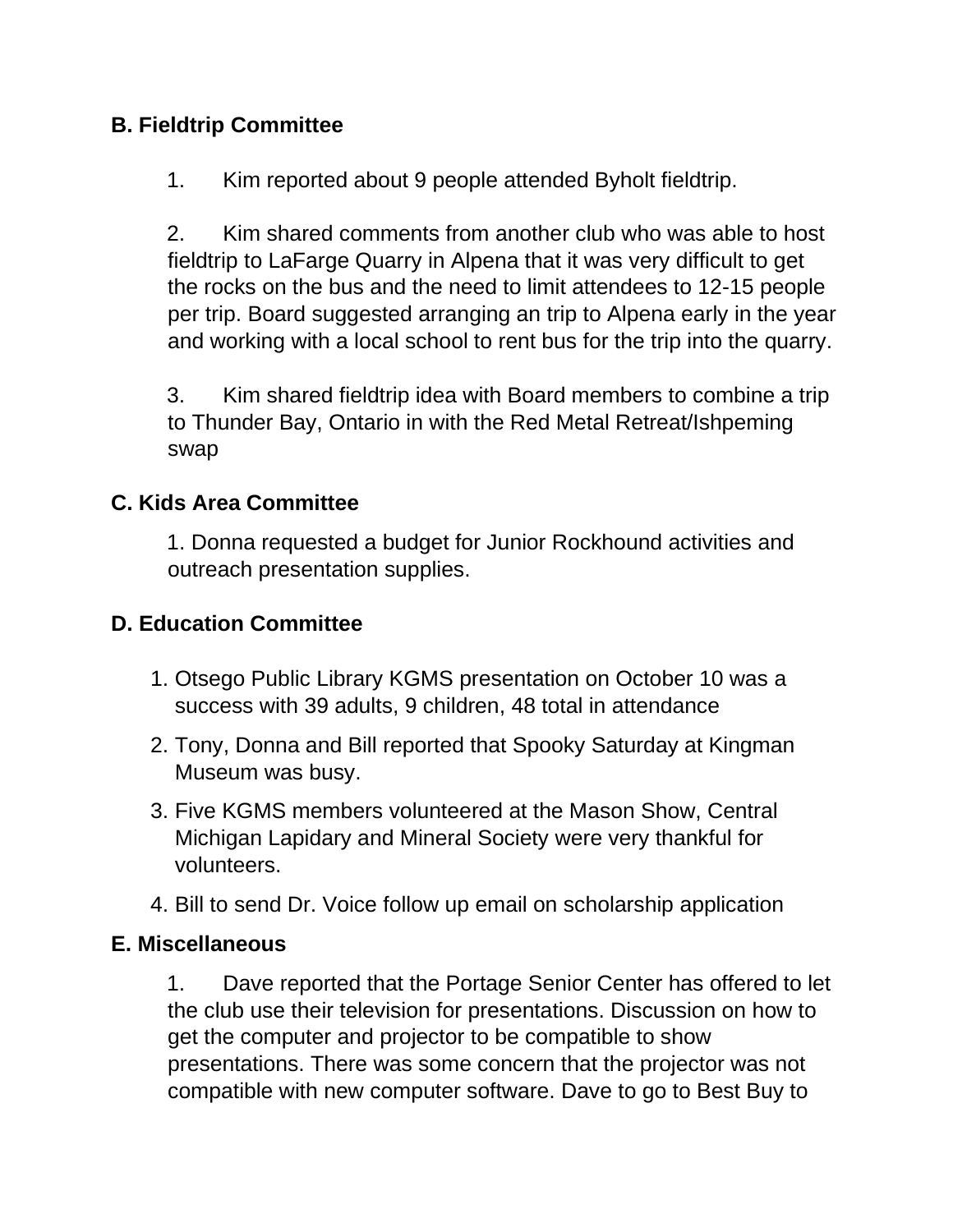get a cable for Center television that would allow computer to run through TV.

2. Anna Marie presented a copy of the updated membership application for review. Dave reported that the Lansing club had an option on their application that asks for permission to share applicant's personal data with other club members and suggested KGMS have option on application to share email with other club members. Donna suggested option for primary adult/secondary adult to accommodate non-traditional families on application. Cynthia to send Dave invalid email addresses from mass emails for possible resolution.

- 3. November General meeting program will be a Show and Tell
- 4. Dave reported Tucson Show is January 29-February 16, 2020
- 5. Geode cracking to be at December general meeting.

Meeting adjourned at 8:44p.m. Next Board Meeting November 18, 2019 7:00p.m.

Recording Secretary

Cynthia Gauthier **Date Approved**: November 18, 2019